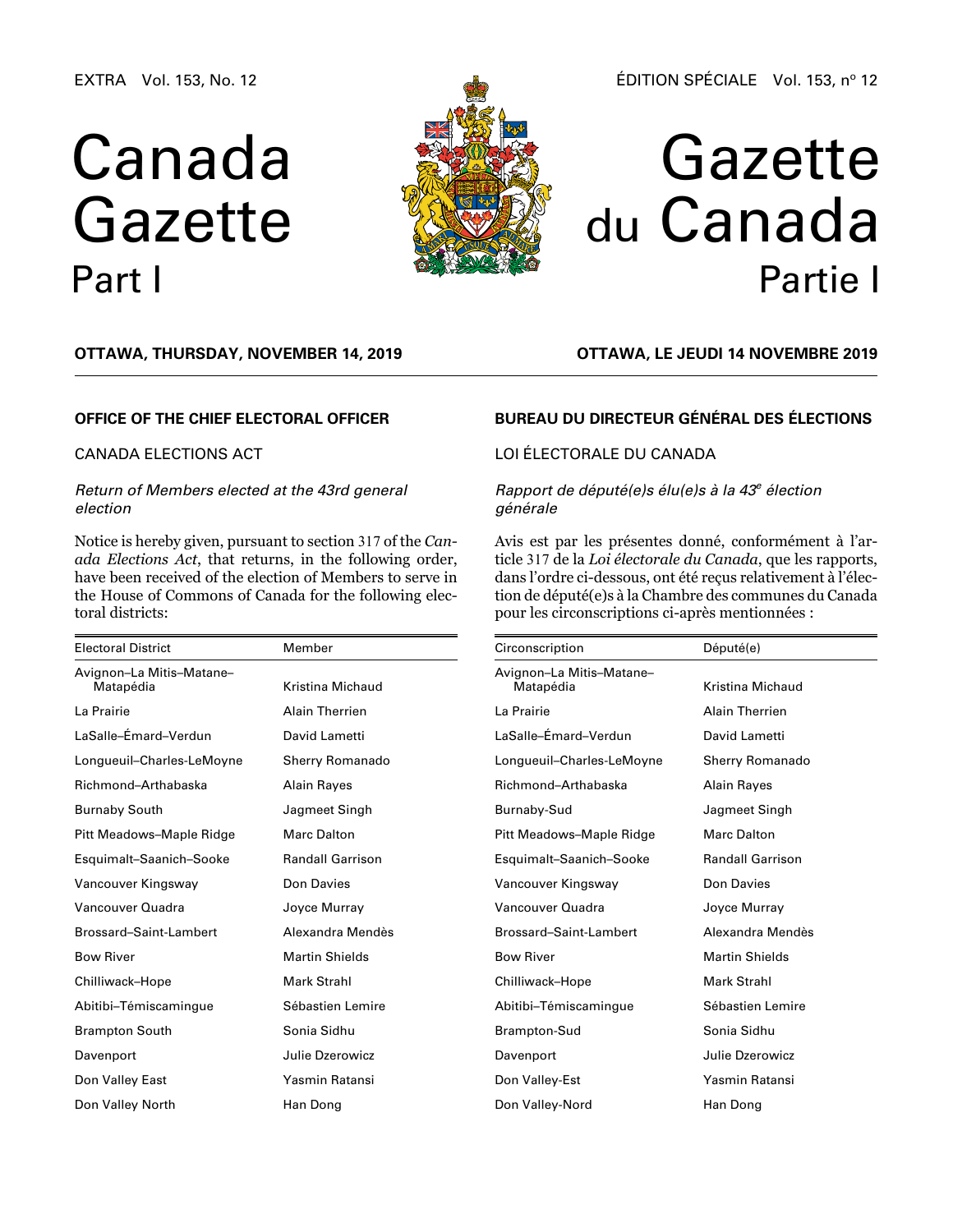| <b>Electoral District</b>                            | Member                   | Circonscription                                     | Député(e)                |
|------------------------------------------------------|--------------------------|-----------------------------------------------------|--------------------------|
| Mississauga-Erin Mills                               | Igra Khalid              | Mississauga-Erin Mills                              | Igra Khalid              |
| Mississauga-Malton                                   | Navdeep Bains            | Mississauga-Malton                                  | Navdeep Bains            |
| Nickel Belt                                          | Marc G. Serré            | Nickel Belt                                         | Marc G. Serré            |
| Parkdale-High Park                                   | Arif Virani              | Parkdale-High Park                                  | Arif Virani              |
| Scarborough-Agincourt                                | Jean Yip                 | Scarborough-Agincourt                               | Jean Yip                 |
| Scarborough Centre                                   | Salma Zahid              | Scarborough-Centre                                  | Salma Zahid              |
| Whitby                                               | Ryan Turnbull            | Whitby                                              | Ryan Turnbull            |
| Surrey-Newton                                        | Sukh Dhaliwal            | Surrey-Newton                                       | Sukh Dhaliwal            |
| Papineau                                             | Justin Trudeau           | Papineau                                            | Justin Trudeau           |
| Algoma-Manitoulin-Kapuskasing                        | <b>Carol Hughes</b>      | Algoma-Manitoulin-Kapuskasing                       | Carol Hughes             |
| Egmont                                               | <b>Robert Morrissey</b>  | Egmont                                              | <b>Robert Morrissey</b>  |
| Malpeque                                             | <b>Wayne Easter</b>      | Malpeque                                            | <b>Wayne Easter</b>      |
| Miramichi-Grand Lake                                 | Pat Finnigan             | Miramichi-Grand Lake                                | Pat Finnigan             |
| Berthier-Maskinongé                                  | <b>Yves Perron</b>       | Berthier-Maskinongé                                 | <b>Yves Perron</b>       |
| Sherbrooke                                           | Elisabeth Brière         | Sherbrooke                                          | Elisabeth Brière         |
| <b>Brantford-Brant</b>                               | <b>Phil McColeman</b>    | <b>Brantford-Brant</b>                              | Phil McColeman           |
| Leeds-Grenville-Thousand<br>Islands and Rideau Lakes | <b>Michael Barrett</b>   | Leeds-Grenville-Thousand<br>Islands et Rideau Lakes | <b>Michael Barrett</b>   |
| Niagara Falls                                        | <b>Tony Baldinelli</b>   | Niagara Falls                                       | <b>Tony Baldinelli</b>   |
| Oakville North-Burlington                            | Pamela Damoff            | Oakville-Nord-Burlington                            | Pamela Damoff            |
| Orléans                                              | Marie-France Lalonde     | Orléans                                             | Marie-France Lalonde     |
| Oxford                                               | David MacKenzie          | Oxford                                              | David MacKenzie          |
| Pickering-Uxbridge                                   | Jennifer O'Connell       | Pickering-Uxbridge                                  | Jennifer O'Connell       |
| Waterloo                                             | <b>Bardish Chagger</b>   | Waterloo                                            | <b>Bardish Chagger</b>   |
| Willowdale                                           | Ali Ehsassi              | Willowdale                                          | Ali Ehsassi              |
| <b>Central Nova</b>                                  | Sean Fraser              | Nova-Centre                                         | Sean Fraser              |
| Barrie-Innisfil                                      | John Brassard            | Barrie-Innisfil                                     | John Brassard            |
| Humber River–Black Creek                             | Judy Sgro                | Humber River-Black Creek                            | Judy Sgro                |
| South Shore-St. Margarets                            | Bernadette Jordan        | South Shore-St. Margarets                           | Bernadette Jordan        |
| Sydney-Victoria                                      | Jaime Battiste           | Sydney-Victoria                                     | Jaime Battiste           |
| <b>West Nova</b>                                     | <b>Chris d'Entremont</b> | Nova-Ouest                                          | <b>Chris d'Entremont</b> |
| Bay of Quinte                                        | <b>Neil Ellis</b>        | Baie de Quinte                                      | <b>Neil Ellis</b>        |
| Hastings-Lennox and Addington                        | Derek Sloan              | Hastings-Lennox and Addington                       | Derek Sloan              |
| Mississauga-Streetsville                             | Gagan Sikand             | Mississauga-Streetsville                            | Gagan Sikand             |
| Sault Ste. Marie                                     | <b>Terry Sheehan</b>     | Sault Ste. Marie                                    | <b>Terry Sheehan</b>     |
| Thornhill                                            | Peter Kent               | Thornhill                                           | Peter Kent               |
| <b>Brandon-Souris</b>                                | Larry Maguire            | <b>Brandon-Souris</b>                               | Larry Maguire            |
| Carlton Trail-Eagle Creek                            | Kelly Block              | Sentier Carlton-Eagle Creek                         | Kelly Block              |
| <b>Prince Albert</b>                                 | Randy Hoback             | <b>Prince Albert</b>                                | Randy Hoback             |
| Souris-Moose Mountain                                | Robert Kitchen           | Souris-Moose Mountain                               | <b>Robert Kitchen</b>    |
| <b>Edmonton Centre</b>                               | James Cumming            | Edmonton-Centre                                     | James Cumming            |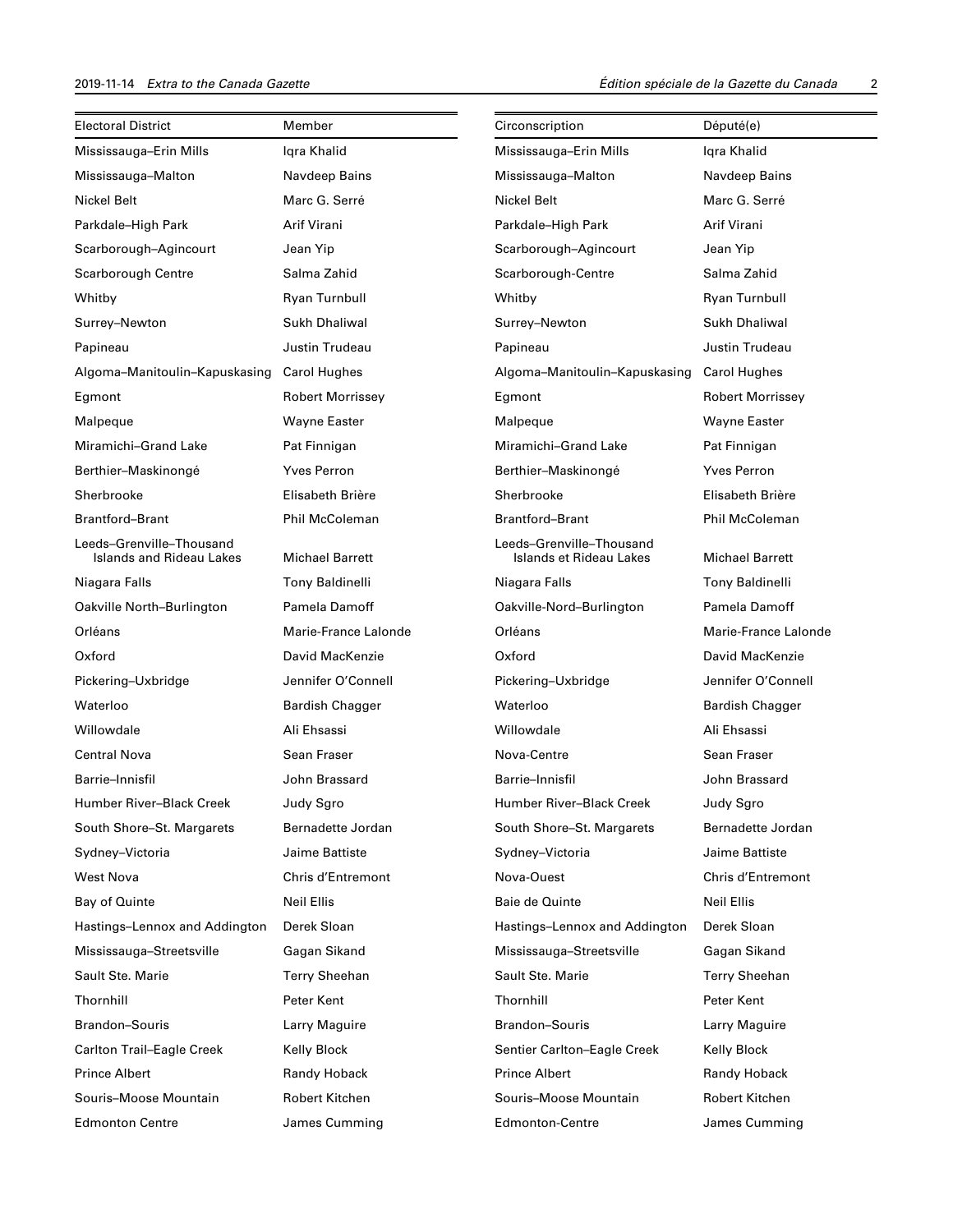| <b>Electoral District</b>                           | Member                     | Circonscription                                     | Député(e)                  |
|-----------------------------------------------------|----------------------------|-----------------------------------------------------|----------------------------|
| Medicine Hat-Cardston-Warner                        | Glen Motz                  | Medicine Hat-Cardston-Warner                        | Glen Motz                  |
| Red Deer-Lacombe                                    | <b>Blaine Calkins</b>      | Red Deer-Lacombe                                    | <b>Blaine Calkins</b>      |
| Halifax                                             | Andy Fillmore              | Halifax                                             | Andy Fillmore              |
| Timmins-James Bay                                   | <b>Charlie Angus</b>       | Timmins-Baie James                                  | <b>Charlie Angus</b>       |
| Regina-Lewvan                                       | <b>Warren Steinley</b>     | Regina-Lewvan                                       | <b>Warren Steinley</b>     |
| Yellowhead                                          | <b>Gerald Soroka</b>       | Yellowhead                                          | <b>Gerald Soroka</b>       |
| Vancouver Centre                                    | Hedy Fry                   | Vancouver-Centre                                    | Hedy Fry                   |
| Ahuntsic-Cartierville                               | Mélanie Joly               | Ahuntsic-Cartierville                               | Mélanie Joly               |
| Brome-Missisquoi                                    | Lyne Bessette              | Brome-Missisquoi                                    | Lyne Bessette              |
| Dorval-Lachine-LaSalle                              | Anju Dhillon               | Dorval-Lachine-LaSalle                              | Anju Dhillon               |
| Mount Royal                                         | Anthony Housefather        | Mont-Royal                                          | Anthony Housefather        |
| Saint-Jean                                          | <b>Christine Normandin</b> | Saint-Jean                                          | <b>Christine Normandin</b> |
| Shefford                                            | Andréanne Larouche         | Shefford                                            | Andréanne Larouche         |
| Vaudreuil-Soulanges                                 | Peter Schiefke             | Vaudreuil-Soulanges                                 | Peter Schiefke             |
| <b>Brampton Centre</b>                              | Ramesh Sangha              | <b>Brampton-Centre</b>                              | Ramesh Sangha              |
| Bruce-Grey-Owen Sound                               | Alex Ruff                  | Bruce-Grey-Owen Sound                               | Alex Ruff                  |
| Perth-Wellington                                    | John Nater                 | Perth-Wellington                                    | John Nater                 |
| Sudbury                                             | Paul Lefebvre              | Sudbury                                             | Paul Lefebvre              |
| Thunder Bay-Superior North                          | Patty Hajdu                | Thunder Bay-Supérieur-Nord                          | Patty Hajdu                |
| Kildonan-St. Paul                                   | Raquel Dancho              | Kildonan-St. Paul                                   | Raquel Dancho              |
| Selkirk-Interlake-Eastman                           | James Bezan                | Selkirk-Interlake-Eastman                           | James Bezan                |
| Battlefords-Lloydminster                            | Rosemarie Falk             | Battlefords-Lloydminster                            | Rosemarie Falk             |
| Banff–Airdrie                                       | <b>Blake Richards</b>      | Banff-Airdrie                                       | <b>Blake Richards</b>      |
| <b>Edmonton Manning</b>                             | <b>Ziad Aboultaif</b>      | <b>Edmonton Manning</b>                             | Ziad Aboultaif             |
| <b>Edmonton Strathcona</b>                          | <b>Heather McPherson</b>   | <b>Edmonton Strathcona</b>                          | <b>Heather McPherson</b>   |
| Edmonton-Wetaskiwin                                 | <b>Michael Lake</b>        | Edmonton-Wetaskiwin                                 | <b>Michael Lake</b>        |
| Lakeland                                            | <b>Shannon Stubbs</b>      | Lakeland                                            | <b>Shannon Stubbs</b>      |
| Abbotsford                                          | Ed Fast                    | Abbotsford                                          | Ed Fast                    |
| Coquitlam-Port Coquitlam                            | Ron McKinnon               | Coquitlam-Port Coquitlam                            | Ron McKinnon               |
| Courtenay-Alberni                                   | Gord Johns                 | Courtenay-Alberni                                   | Gord Johns                 |
| Nanaimo-Ladysmith                                   | Paul Manly                 | Nanaimo-Ladysmith                                   | Paul Manly                 |
| <b>Surrey Centre</b>                                | Randeep Singh Sarai        | Surrey-Centre                                       | Randeep Singh Sarai        |
| West Vancouver-Sunshine<br>Coast-Sea to Sky Country | <b>Patrick Weiler</b>      | West Vancouver-Sunshine<br>Coast-Sea to Sky Country | <b>Patrick Weiler</b>      |
| Yukon                                               | Larry Bagnell              | Yukon                                               | Larry Bagnell              |
| Moose Jaw-Lake Centre-Lanigan                       | Tom Lukiwski               | Moose Jaw-Lake Centre-Lanigan                       | <b>Tom Lukiwski</b>        |
| Kelowna-Lake Country                                | <b>Tracy Gray</b>          | Kelowna-Lake Country                                | Tracy Gray                 |
| <b>Toronto Centre</b>                               | <b>Bill Morneau</b>        | Toronto-Centre                                      | <b>Bill Morneau</b>        |
| <b>Cypress Hills-Grasslands</b>                     | Jeremy Patzer              | <b>Cypress Hills-Grasslands</b>                     | Jeremy Patzer              |
| <b>Red Deer-Mountain View</b>                       | Earl Dreeshen              | Red Deer-Mountain View                              | Earl Dreeshen              |
| Kootenay-Columbia                                   | Rob Morrison               | Kootenay-Columbia                                   | Rob Morrison               |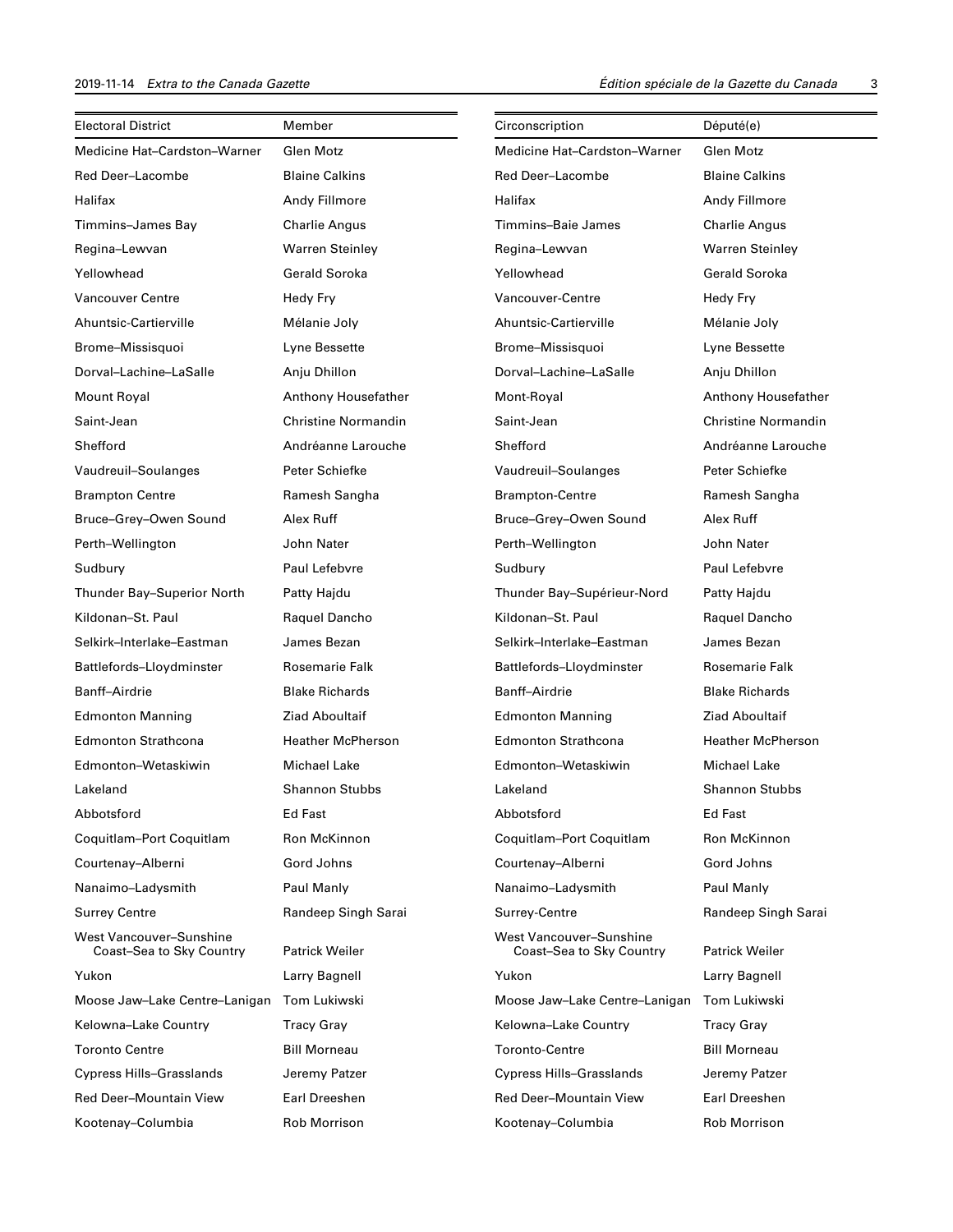| <b>Electoral District</b>                     | Member                   | Circonscription                               | Député(e)                |
|-----------------------------------------------|--------------------------|-----------------------------------------------|--------------------------|
| Vancouver Granville                           | Jody Wilson-Raybould     | <b>Vancouver Granville</b>                    | Jody Wilson-Raybould     |
| University-Rosedale                           | Chrystia Freeland        | University-Rosedale                           | Chrystia Freeland        |
| <b>Battle River-Crowfoot</b>                  | Damien Kurek             | <b>Battle River-Crowfoot</b>                  | Damien Kurek             |
| <b>Edmonton Mill Woods</b>                    | <b>Tim Uppal</b>         | <b>Edmonton Mill Woods</b>                    | <b>Tim Uppal</b>         |
| Peace River-Westlock                          | Arnold Viersen           | Peace River-Westlock                          | Arnold Viersen           |
| Sturgeon River-Parkland                       | Dane Lloyd               | Sturgeon River-Parkland                       | Dane Lloyd               |
| Vancouver South                               | Harjit S. Sajjan         | Vancouver-Sud                                 | Harjit S. Sajjan         |
| <b>Windsor West</b>                           | <b>Brian Masse</b>       | Windsor-Ouest                                 | <b>Brian Masse</b>       |
| <b>Winnipeg South</b>                         | <b>Terry Duguid</b>      | Winnipeg-Sud                                  | <b>Terry Duguid</b>      |
| <b>Saskatoon West</b>                         | <b>Brad Redekopp</b>     | Saskatoon-Ouest                               | <b>Brad Redekopp</b>     |
| Cariboo-Prince George                         | <b>Todd Doherty</b>      | Cariboo-Prince George                         | <b>Todd Doherty</b>      |
| Kamloops-Thompson-Cariboo                     | Cathy McLeod             | Kamloops-Thompson-Cariboo                     | Cathy McLeod             |
| Saanich-Gulf Islands                          | Elizabeth May            | Saanich-Gulf Islands                          | Elizabeth May            |
| <b>Winnipeg South Centre</b>                  | Jim Carr                 | Winnipeg-Centre-Sud                           | Jim Carr                 |
| Regina-Qu'Appelle                             | <b>Andrew Scheer</b>     | Regina-Qu'Appelle                             | <b>Andrew Scheer</b>     |
| Regina-Wascana                                | Michael Kram             | Regina-Wascana                                | Michael Kram             |
| <b>Calgary Shepard</b>                        | <b>Tom Kmiec</b>         | <b>Calgary Shepard</b>                        | <b>Tom Kmiec</b>         |
| Calgary Signal Hill                           | Ron Liepert              | Calgary Signal Hill                           | Ron Liepert              |
| Calgary Skyview                               | Jag Sahota               | Calgary Skyview                               | Jag Sahota               |
| <b>Edmonton Griesbach</b>                     | <b>Kerry Diotte</b>      | <b>Edmonton Griesbach</b>                     | <b>Kerry Diotte</b>      |
| Steveston-Richmond East                       | Kenny Chiu               | Steveston-Richmond-Est                        | Kenny Chiu               |
| Gaspésie-Les<br>Îles-de-la-Madeleine          | Diane Lebouthillier      | Gaspésie-Les<br>Îles-de-la-Madeleine          | Diane Lebouthillier      |
| Avalon                                        | Kenneth McDonald         | Avalon                                        | Kenneth McDonald         |
| St. John's East                               | Jack Harris              | St. John's-Est                                | <b>Jack Harris</b>       |
| <b>New Brunswick Southwest</b>                | John Williamson          | Nouveau-Brunswick-Sud-Ouest                   | John Williamson          |
| Beloeil-Chambly                               | Yves-François Blanchet   | Beloeil-Chambly                               | Yves-François Blanchet   |
| Rimouski-Neigette-<br>Témiscouata-Les Basques | Maxime Blanchette-Joncas | Rimouski-Neigette-<br>Témiscouata-Les Basques | Maxime Blanchette-Joncas |
| Compton-Stanstead                             | Marie-Claude Bibeau      | Compton-Stanstead                             | Marie-Claude Bibeau      |
| Pontiac                                       | <b>William Amos</b>      | Pontiac                                       | <b>William Amos</b>      |
| Repentigny                                    | Monique Pauzé            | Repentigny                                    | Monique Pauzé            |
| Ottawa South                                  | David McGuinty           | Ottawa-Sud                                    | David McGuinty           |
| Thunder Bay-Rainy River                       | Marcus Powlowski         | Thunder Bay-Rainy River                       | Marcus Powlowski         |
| Provencher                                    | <b>Ted Falk</b>          | Provencher                                    | <b>Ted Falk</b>          |
| Yorkton-Melville                              | Cathay Wagantall         | Yorkton-Melville                              | Cathay Wagantall         |
| <b>Calgary Heritage</b>                       | <b>Bob Benzen</b>        | Calgary Heritage                              | Bob Benzen               |
| <b>Edmonton Riverbend</b>                     | Matt Jeneroux            | <b>Edmonton Riverbend</b>                     | Matt Jeneroux            |
| <b>Edmonton West</b>                          | <b>Kelly McCauley</b>    | <b>Edmonton-Ouest</b>                         | Kelly McCauley           |
| Foothills                                     | John Barlow              | Foothills                                     | John Barlow              |
| <b>Sherwood Park-Fort</b><br>Saskatchewan     | <b>Garnett Genius</b>    | <b>Sherwood Park-Fort</b><br>Saskatchewan     | <b>Garnett Genius</b>    |